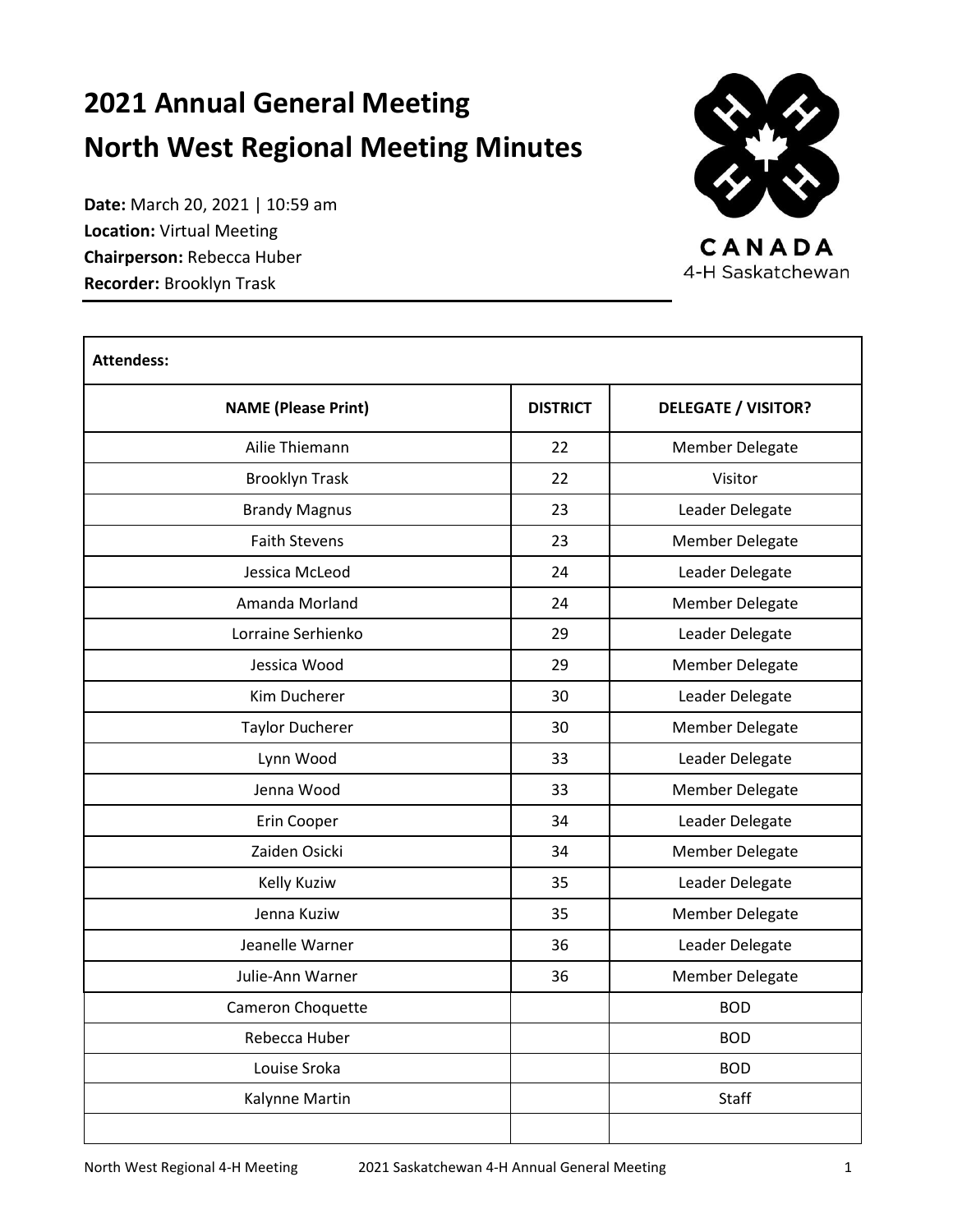### **1. Call this meeting to order & 4-H Pledge at 10:59 am**

Chairperson Rebecca Huber called the meeting to order with the 4-H pledge at 10:59 am.

#### **2. Appointment of Recorders:**

- a) **Minutes**: Brooklyn Trask
- b) **To Do List**: Kalynne Martin
- c) **Presenter of Regional Report**: Brooklyn Trask
- d) **Scrutineers:** Election buddy online voting platform and Kalynn Martin

### **3. Reviewed points 1 & 2 from the regional policies and procedures**

### **4. Presentation and Adoption of Agenda**

*To adopt the agenda with the power to add. (Appendix A)*

|                                                                                                                                                                                                                | Jenna Wood/Zaiden Osicki                                                      |                | CARRIED |  |  |  |
|----------------------------------------------------------------------------------------------------------------------------------------------------------------------------------------------------------------|-------------------------------------------------------------------------------|----------------|---------|--|--|--|
|                                                                                                                                                                                                                | 5. Minutes from 2020 North West Regional Meeting                              |                |         |  |  |  |
|                                                                                                                                                                                                                | To adopt the minutes from the 2020 North West regional meeting as circulated. |                |         |  |  |  |
|                                                                                                                                                                                                                | Ailie Thiemann/Julie-Ann Warner                                               |                | CARRIED |  |  |  |
|                                                                                                                                                                                                                | <b>OLD BUSINESS</b>                                                           |                |         |  |  |  |
|                                                                                                                                                                                                                | 6. Reports (previously circulated):                                           |                |         |  |  |  |
|                                                                                                                                                                                                                | a. District Reports                                                           |                |         |  |  |  |
| Districts 22,23,24,29,30,33,34,35,36, and 38 presented and submitted reports that outlined the various activities<br>undertaken by districts throughout the past year. (Appendix B)                            |                                                                               |                |         |  |  |  |
|                                                                                                                                                                                                                | b. Board Member and Advisory Council Updates (Appendix C)                     |                |         |  |  |  |
| Presented by Louise Sroka - presented a report about the board<br>Advisory Council Update - presented by Kalynne Martin - on behalf of the Advisory Council<br>Ambassador Report - presented by Brooklyn Trask |                                                                               |                |         |  |  |  |
|                                                                                                                                                                                                                | d. Regional 4-H Specialist Report and News & Opportunities                    | Kalynne Martin |         |  |  |  |
|                                                                                                                                                                                                                | THAT the reports be adopted as presented.                                     |                |         |  |  |  |

Cameron Choquette/Lorraine Serhienko CARRIED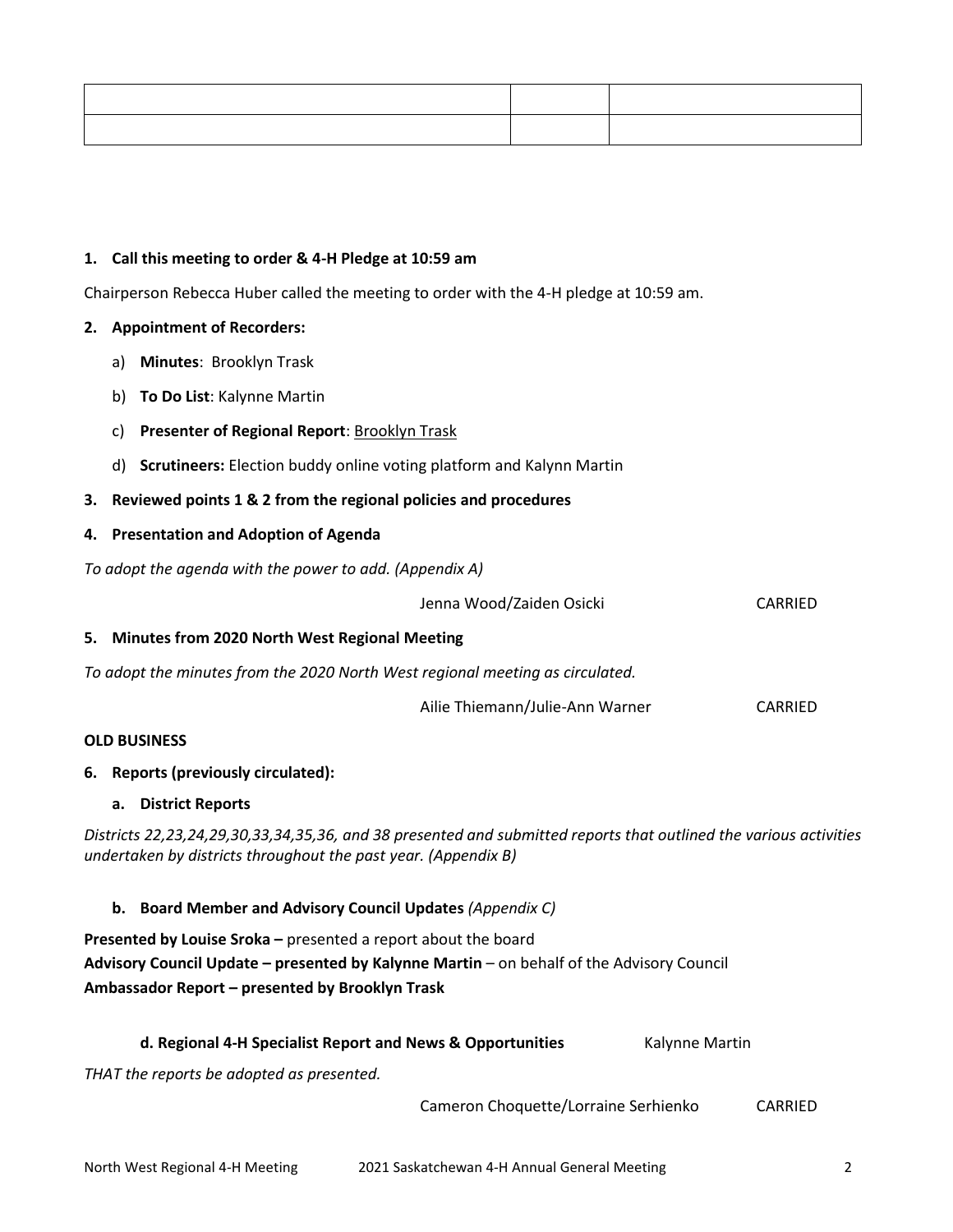#### **NEW BUSINESS**

| Reviewed the new proposed regional rotation with the change to Public Speaking (District 26 to host next<br>7.                            |                             |         |  |  |  |
|-------------------------------------------------------------------------------------------------------------------------------------------|-----------------------------|---------|--|--|--|
| year.)                                                                                                                                    |                             |         |  |  |  |
| Did we review and elect the new regional rotation?                                                                                        |                             |         |  |  |  |
| <b>Regional Public Speaking</b>                                                                                                           | Host District:<br>24        |         |  |  |  |
| <b>Regional Curling</b>                                                                                                                   | Host District:<br>22        |         |  |  |  |
| THAT the North West Regional Rotation be adopted as presented.                                                                            |                             |         |  |  |  |
|                                                                                                                                           | Amanda Morland/Jessica Wood | CARRIED |  |  |  |
| <b>Elections:</b><br>8.                                                                                                                   |                             |         |  |  |  |
| Rebecca Huber Reviewed points 3 to 7 in Procedures: Regional Meetings.                                                                    |                             |         |  |  |  |
| <b>Nominations / Elections:</b><br>a.                                                                                                     |                             |         |  |  |  |
| Rebecca Huber confirmed a prior nomination for the position of Board of Directors<br>Cameron Choquette - Toon Town 4-H Club, District #22 |                             |         |  |  |  |
| Cameron Choquette was acclaimed to the position of NW Board of Directors.                                                                 |                             |         |  |  |  |
| To accept Cameron Choquette as our nominee to the Board of Directors.                                                                     |                             |         |  |  |  |
|                                                                                                                                           | Ailie Thiemann/Jenna Wood   | CARRIED |  |  |  |
| Rebecca Huber asked for nominations for the NW Advisory Council Position.                                                                 |                             |         |  |  |  |
| Louise Sroka nominated Shayla Amanda Kaminski who accepted.                                                                               |                             |         |  |  |  |
| Amanda Kaminski was successfully voted to the position of the NW Advisory Council.                                                        |                             |         |  |  |  |
| To accept Amanda Kaminski as our nominee to the Advisory Council.                                                                         |                             |         |  |  |  |
|                                                                                                                                           | Jessica Wood/Jenna Kuziw    | CARRIED |  |  |  |
| Selection of (3) Member and (3) Leader Ambassadors (by ballot)<br>9.                                                                      |                             |         |  |  |  |
| Rebecca Huber review previous nominations for the position of Member Ambassador                                                           |                             |         |  |  |  |
| Jessica Davey - District #22 - Saskatoon Beef 4-H Club                                                                                    |                             |         |  |  |  |
| Rebecca Huber announces the acclimation of Jessica Davey to the position of Member Ambassador                                             |                             |         |  |  |  |
| Rebecca Huber called for nominations for the position of Member Ambassador.                                                               |                             |         |  |  |  |
| Jeanelle Warner nominated Julie-Ann Warner who accepted.                                                                                  |                             |         |  |  |  |
| Lorraine Serhienko nominated Jessica Wood who accepted.                                                                                   |                             |         |  |  |  |
| Jessica McLeod nominated Amanda Morland who declined.                                                                                     |                             |         |  |  |  |
| The following three members were elected as the North West member Ambassadors: Jessica Davey - District                                   |                             |         |  |  |  |

#22, Julie-Ann Warner – District #36 and Jessica Wood – District #29.

Rebecca Huber called for nominations for the position of Leader Ambassador.

Julie-Ann warner nominated Jeanelle Warner who accepted.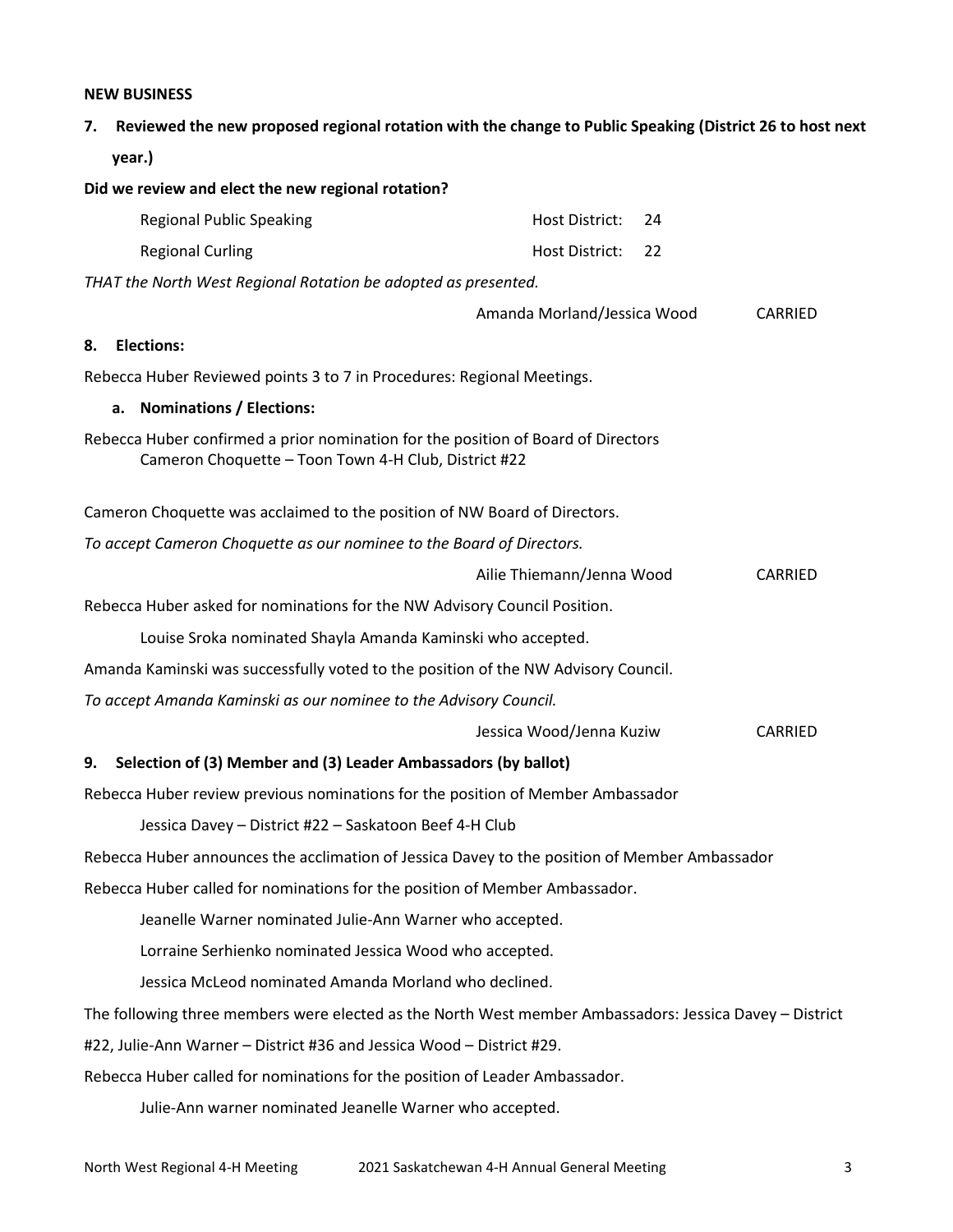Jenna Kuziw nominated Kelly Kuziw who accepted.

*THAT nominations cease.*

Jenna Wood/Faith Stevens CARRIED

*TO accept Jeanelle Warner and Kelly Kuziw as North West Regional Member/Leader Ambassadors.*

Jenna Kuziw/Zaiden Osicki CARRIED

**10. Other Business:**

**11. Adjournment:**

*THAT there being no further business present, we adjourn the meeting at 11:52 pm.*

Jessica Wood

Chairperson Secretary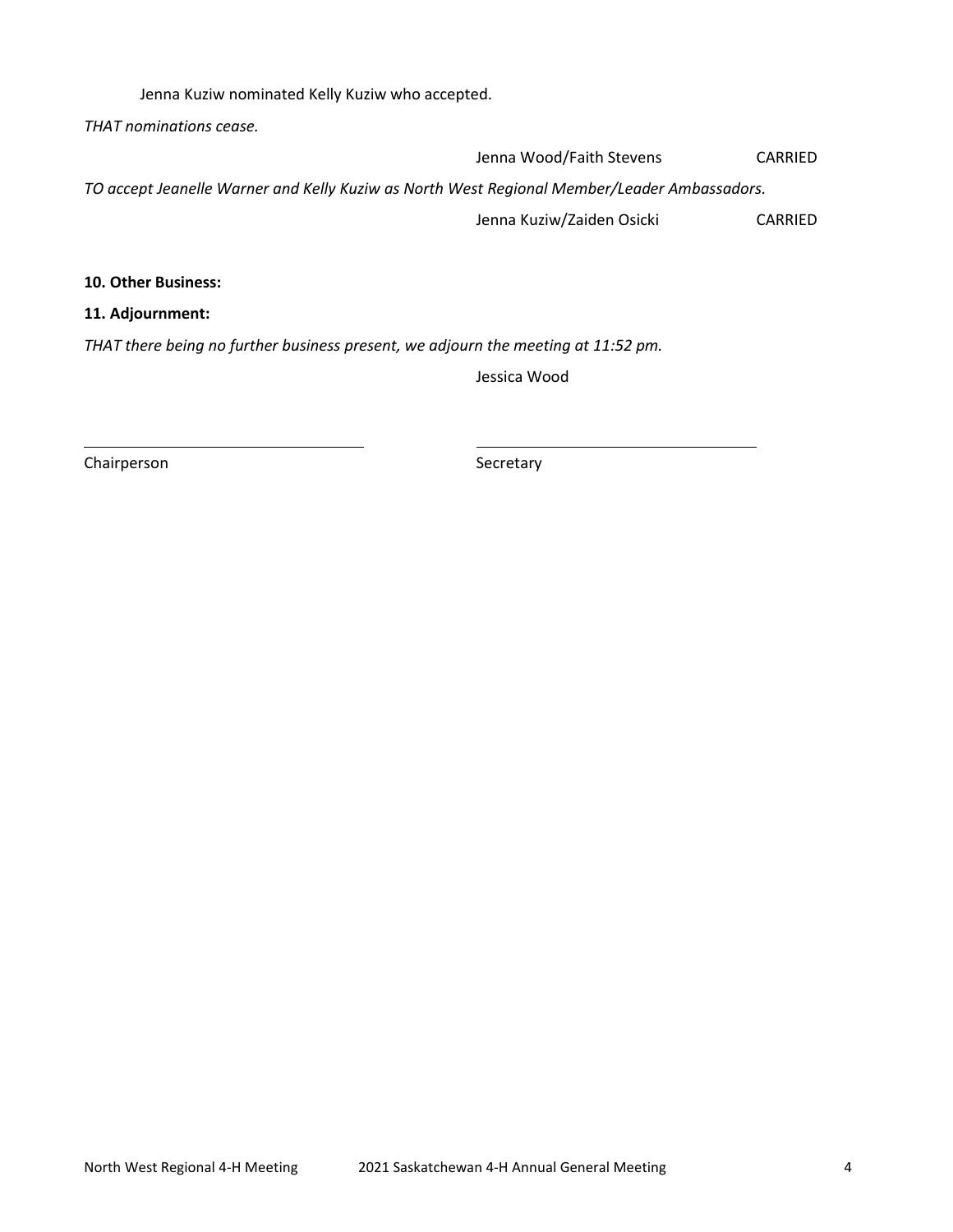### **APPENDIX A: 2021 NORTH EAST REGIONAL MEETING AGENDA**

## **2021 ANNUAL GENERAL MEETING NORTH West REGIONAL MEETING AGENDA Date: March 20, 2020 Time: 11:00 am Chairperson: Rebecca Huber**

- 1. Call to Order
- 2. Pledge
- 3. Welcome & Introductions
- 4. Appointment of Recorders
- a) Minutes:
- b) To Do List:
- c) Presenter of Regional Meeting Report:
- 5. Review points 1 and 2 in Procedures: Regional Meeting
- 6. Agenda
- a) Presentation / Adoption of Agenda with power to add
- 7. Minutes of 2019 Regional Meeting
- a) Errors or omissions / Adoption of minutes as circulated

#### OLD BUSINESS

- 8. Reports
	- a) District Reports: 22, 23, 24, 29, 30, 33, 34, 35, 36, 38
	- b) Board Member Report
	- c) Advisory Council Member Report
	- d) Ambassador Report
	- e) Regional 4-H Specialist Report
	- f) Other (Regional Judging, etc.): \_\_\_\_\_\_\_\_\_\_\_\_\_\_\_\_\_\_\_\_\_\_\_\_\_\_\_\_\_\_\_

#### NEW BUSINESS

9. Review of Regional / Provincial Rotations

- 10. Upcoming 4-H Opportunities
- 11. Elections for the Board of Directors and Advisory Council positions.
- a) Review points 3 to 7 in Procedures: Regional Meetings
- b) Nominations / Elections
- a. Leader Delegate Nominee to the Provincial Council
- 12. Selection of (3) Member and (3) Leader Ambassadors (by ballot)
- 13. Other Business
- 14. Adjournment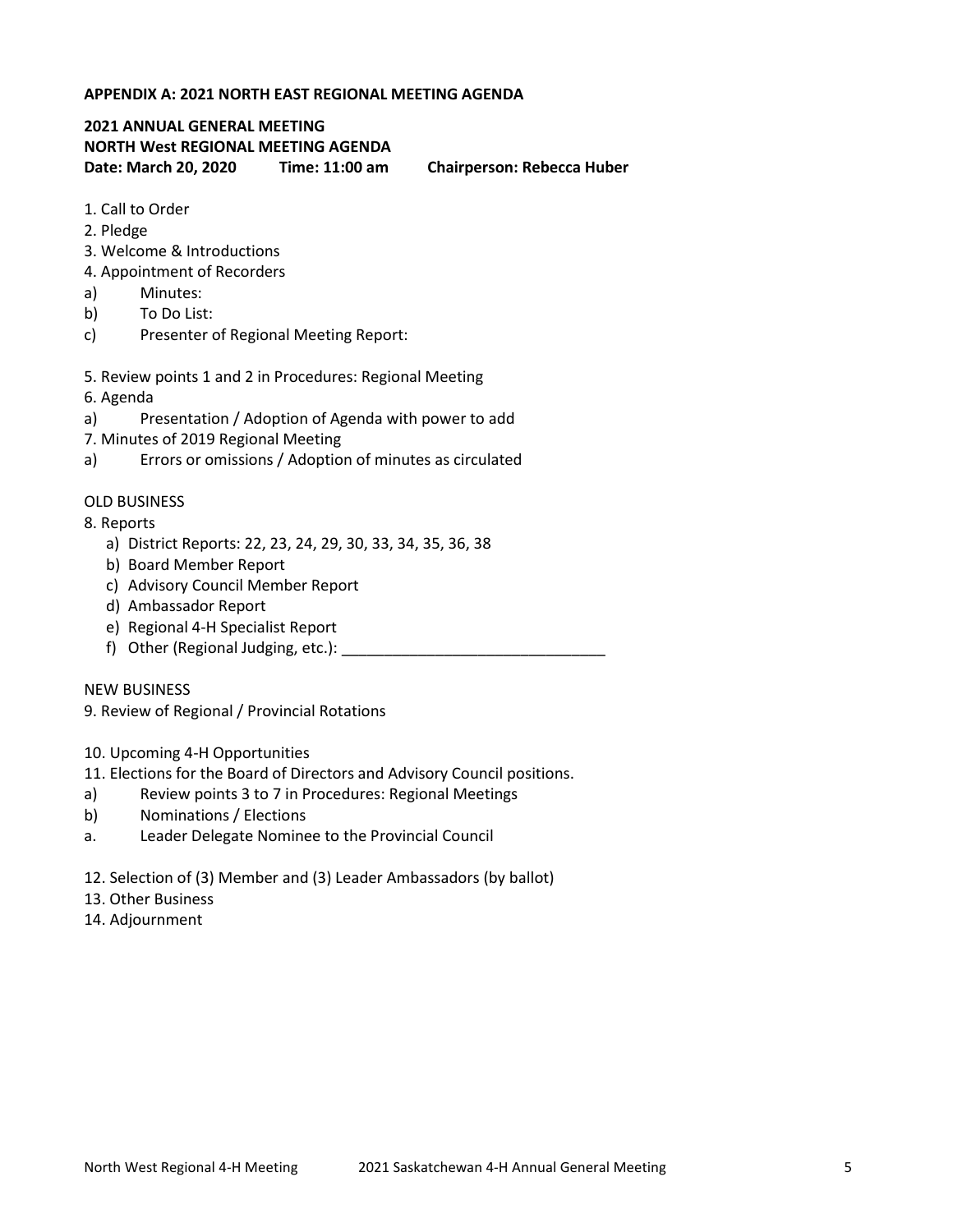## **APPENDIX B: DISTRICT REPORTS**

# **District 22**

District 22 has seven clubs this year and a total of 134 members. C.C. Ryders Lighthorse 4-H Club has 7 members, Clavet Multiple 4-H Club has 18 members, Herds of Thunder 4-H Club has 15 members, Saskatoon 4-H Beef Club has 35 members, Sunset Rangers Multiple 4-H Club has 22 members, Toon Town 4-H Club has 10 members, and Vanscoy Multiple 4-H Club has 27 members. Our district meets two times in a 4-H year. District Public speaking will be held virtually on April 10<sup>th</sup>.

# **District 23**

District 23 consists of 2 clubs:

- Catherwood Beef & Sheep 4-H Club
- Monarch Multiple 4-H Club

Catherwood Beef & Sheep 4H Club offered Beef, Sheep & Sewing project this year. Catherwood has a total of 11 members this year. 6 beef members, 3 sheep members & 3 sewing members. We have members participating in multiple projects this year. Catherwood 4H Club welcomed a new Beef Leader and Sewing Leader this year.

Club Activities have been limited this year including:

- Beef members participated in weight day November 2020, February 2021
- Club meeting are being held via Zoom, looking forward to a return to in person meetings.
- Club held a wreath fundraiser in December 2020. Wreath fundraiser was a huge success. Wreaths were made by members and sold. Delisle Vet Clinic purchased a wreath and created a raffle in which the wreath was the grand prize. Proceeds from the raffle were donated to community events in Delisle.
- Participated in Club Speeches on February 28, 2021.
- Achievement day is planned for end of June 2021, depending on government restrictions we are hoping for an in person show. If unable to do so looking at an online achievement day.

Monarch Multiple 4-H Club has 4 projects offered this year Beef, Light Horse, Rodeo and Canine. 27 members total this year. 15 beef members, 12 light horse, 9 rodeo and 6 canine members. This year due to the government restrictions we have been on hold. Our club hasn't been able to do much. We are hoping restrictions will lift soon so we can resume in person meetings again.

District speeches date to be determined.

## **District 24**

**We have 3 clubs in our district. Kerrobert Multiple 4-H Club, Major 4-H Club and Handel Multiple 4-H Club. Kerrobert's club has 24 members, Major's club has 12 members and Handel has 14 members. There are a variety of projects being offered in each club. All 3 clubs mentioned the fact that some projects could not be offered this year due to the lack of hands on options because of Covid 19. Our district is on the rotation to host Regional public speaking in the spring of 2022. We however realize that the District that was set to host**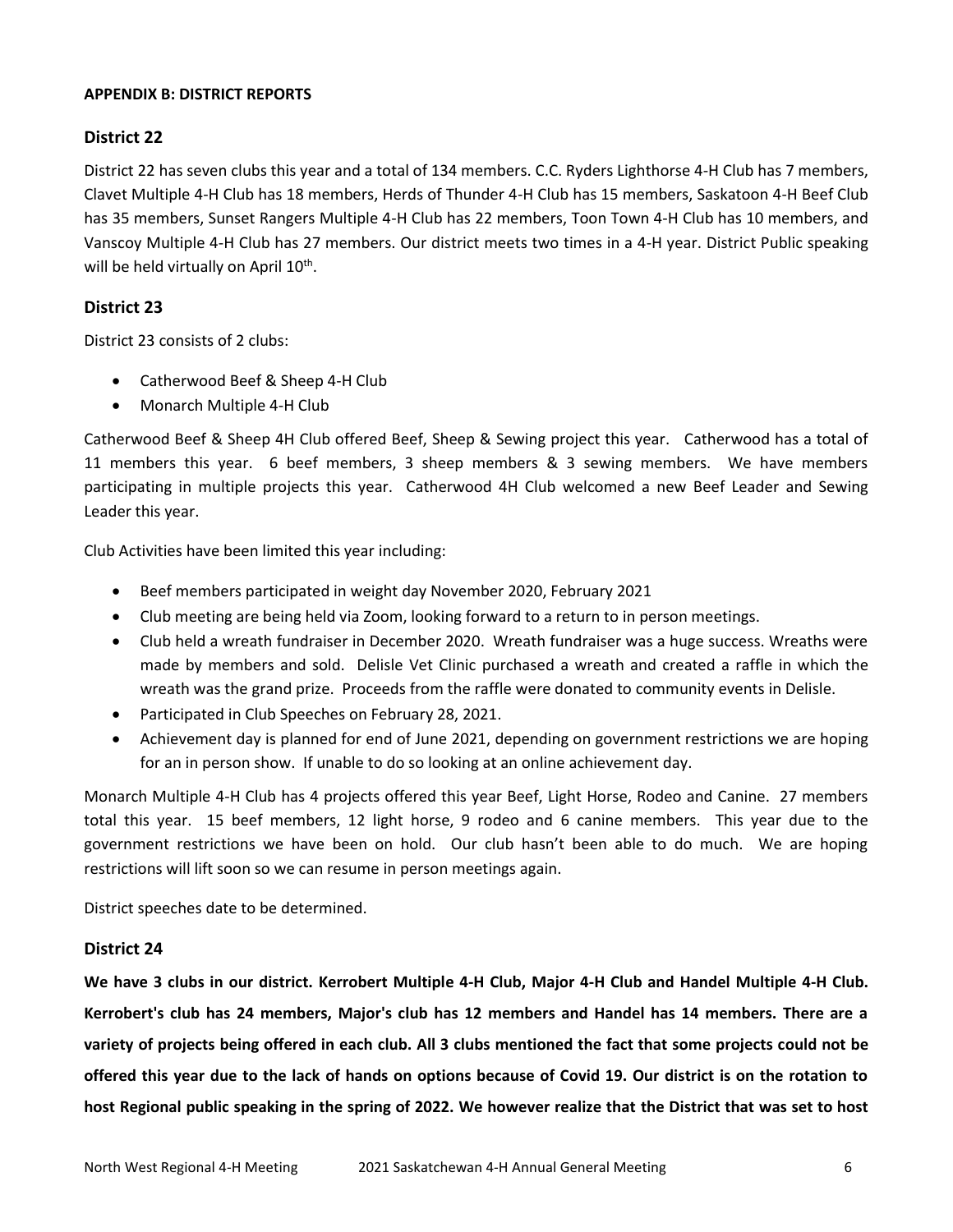# **Regionals in 2020 has not had their opportunity to host yet and are willing to push the rotation one more year**

# **to allow that committee to host in 2022.**

# **District 29**

Crown Hill 4-H Beef Club is the only club registered in District 29 this year. We have 16 members and 6 leaders. We are hoping to have an in person Achievement day this year and meet in person soon.

# **District 30**

There are two clubs in the district: Senlac Multiple 4-H Club (11 members), and Unity & District Multiple 4-H Club (29 members). The District 30 committee met January 12th, 2021 via zoom. No events have been held this year but a district public speaking competition will take place early April.

# **District 33**

District 33 consists of 4 clubs: Canwood Light Horse – 16 members, Canwood Beef – 16 Members, North Spirit – 9 members, and Big River Multiple – 29 members. District 33 has some interesting projects this year such as Photography, Sewing, International Cuisine, Shop, Health and Safety, Alpaca, Camping and of course, Light Horse and Beef. We had a district meeting through zoom in the fall. Some of our clubs were able to do fundraisers that met the covid restrictions, such as selling cookie dough and selling Bear Tracks Ice Melt. The Big River club dos a community garden which they have been doing various fundraisers for with plans to build a greenhouse in the spring. Most of our other clubs have postponed public speaking or have made plans to do it in a different format such as the Northern Spirit Club who did theirs over zoom which the kids enjoyed as a way to interact with their groups. The Canwood Light Horse project has set up a Google Classroom to do some work online with the hopes to be able to start riding in the spring. The Beef projects are hoping to do local shows this spring to showcase their achievements. All of our clubs are hoping for the covid restrictions to lift and have more in person activities soon.

# **District 34**

District 34 has 4 clubs this year. Eagle Hills Multiple 4-H Club, Rockin H Multiple 4-H Club, Spring Coulee Light Horse 4-H Club and Reigning Riders Light Horse 4-H Club. We have 58 members in our district.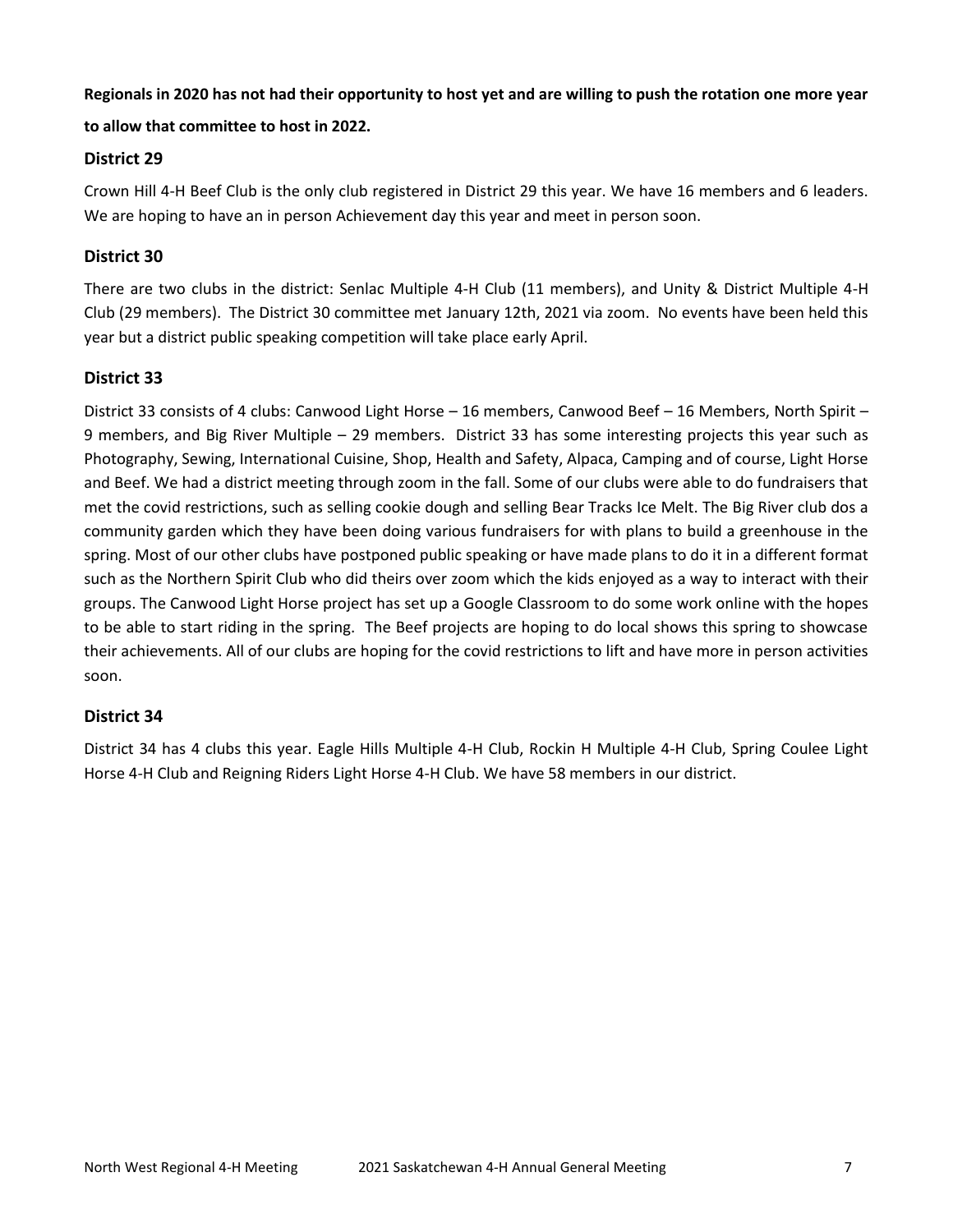## **District 35**

**District 35 has 9 clubs this year with a total of 197 members, and 33 projects. Most of the clubs have had a quieter year due to the restrictions, but have been able to have some semblance of a 4-H year. Most clubs have continued with general meetings in a virtual function, but have amended their requirements as to what is needed for completing the year. There have been a few clubs that have maintained weigh days and lighthorse riding in compliance with the restrictions. There are a few clubs that have struggled with some of the different projects because of the restrictions. Fundraising has been possible due to some fancy shuffling, but sounds successful as a whole. Most of the clubs have completed their club level speaking, and are looking to move on to the district levels. District Public Speaking will be in Hillmond. As of now, some clubs are up in the air with regards to 4-H Expo, but sounds like they will all be having an achievement day of sorts.** 

## **District 36**

District 36 consists of 5 clubs. Meadow Lake Beef , Meadow Lake Light Horse, Goodsoil, Beaver River Agriculture Group and Makwa Beef . The District 36 4-H family consists of 70 active members and an amazing number of alumni and extended family.

This past year has definitely been one for the books! On June 1st,2020 our District held a sale at The Meadow Lake Stockyards. Thanks to the Brooks Family and their staff, members who raised a steer were able to send their steer in and sell it in the ring. The support was unreal. Unfortunately, we have not been able to do any other activities that we normally do as a District 36 Family. During a normal year, the clubs get together to enjoy District Fun Curling, District Fun Day , District Public Speaking and Show and Sale in June. Our district also took part in the Provincial 4-H Lottery.

Our clubs are very dedicated to their 4-H Family and each club has a lot to offer. Each club leads by example and promotes "Learning to do by Doing ".

**Beaver River Agriculture Group-** We are a very small club learning a lot about what it means to be part of the 4H community. Thus far, our members are very young which allows us all to grow together. We completed our first fundraiser and did very well at that. We raffled off a window real panel that was made by one of our club families and a few other donated items! Public speaking has gone really well for our small club as we have a handful of accomplishments at club and district levels. Our heifer projects are going well and we are starting to plan our very first achievement day! We are continuing to set our roots and grow in our community.

**Meadow Lake Beef -** 2020-2021 year; The Meadow Lake 4-H Beef Club has 32 members. The club consists of 8 seniors, 7 intermediates, 12 juniors and 6 cloverbuds.

This year has certainly been challenging in regards to navigating restrictions in place. But, stretching out of the comfort zone, has worked out in a positive favor.

Hosted activities/projects:

 Host to the District 36 Public Speaking, which was held on Sunday March 14, 2021. There was a mixture of 6 virtual speakers as well as 16 in-person speeches for a total of 22 members representing 4 of the 5 clubs in our district.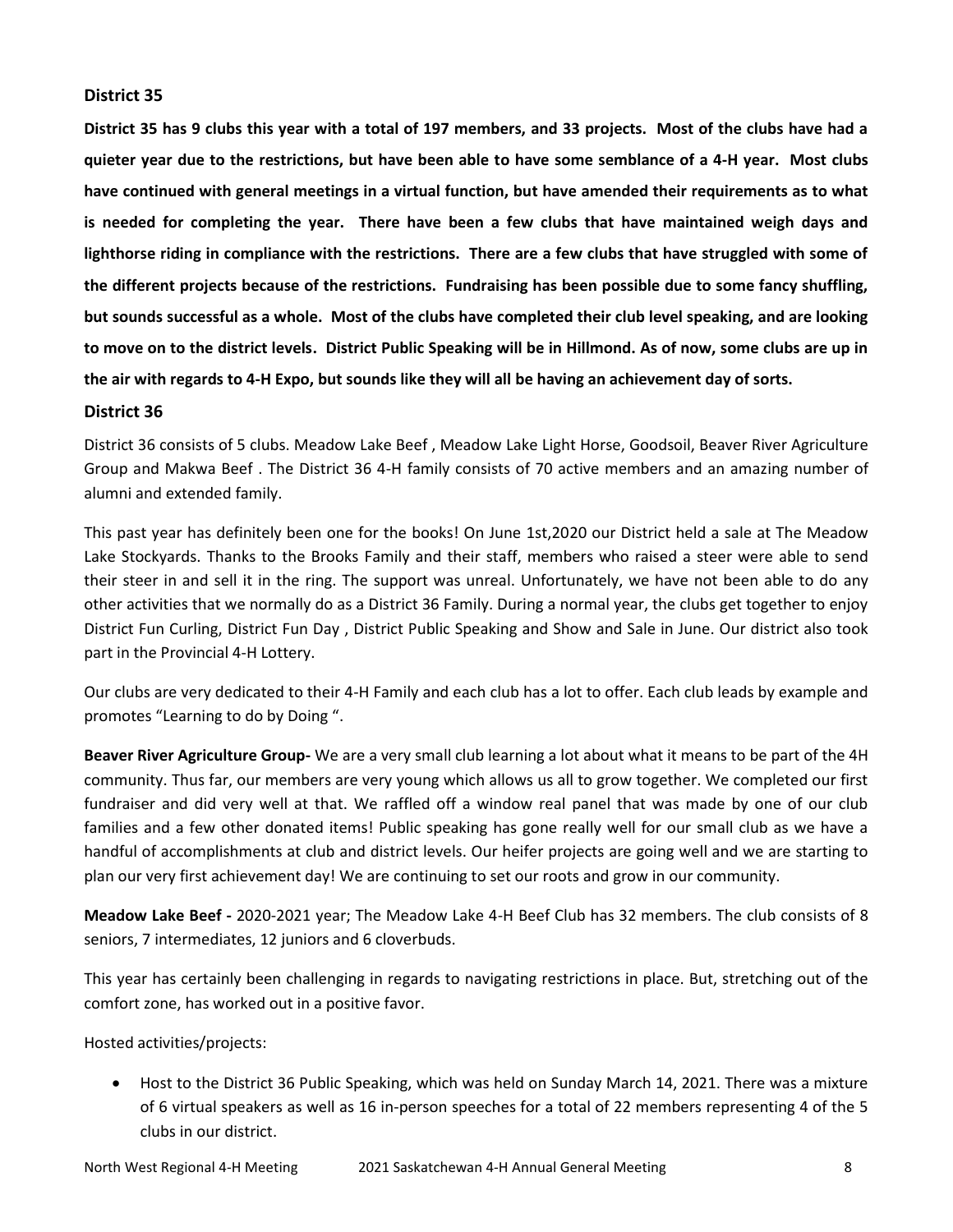- Club Photo Contest
	- o 1st contest: Show us a picture of activity or chore you are doing.
	- o 2nd Valentine's Day was: Show us how much you love your project.
	- $\circ$  3rd Now: Show us your spring chickens or your other special spring animals or activities.
- Rope Halters: Each family received a precut length of rope and instructions to make a rope halter. These halters were then supplied to LaBrash Veterinary Services.
- Knot tying: practiced tying quick release, square knot, and bowline knots.
- Parts of a livestock manifest (dissected) and how to fill one out properly.
- Understanding What You Do With Your Herd. Submit a video. This was a senior project.

## Fundraising:

- Growing Smiles Winter Poinsettias and Christmas arrangements.
- Growing Smiles Spring Plants
- Playhouse Raffle: The plan is to continue on with building their 3rd playhouse and choosing new recipients of the proceeds. The club sign that sits on the playhouse every year says "Built by Kids, Giving Back to The Community."

Future Plans: …in the works.

**Meadow Lake Light Horse**-The Meadow Lake Light Horse 4-H Club has eight members this year. We started off the year by getting together in the fall to ride our horses outside on a few different occasions. Once the weather turned cold we moved our riding to an indoor arena and continued riding up until the middle of December. In the new year we have continued to meet for general meetings as well as project meetings where we have learned how to better care for and handle our horses. We have held two fundraisers so far this year . We sold Mom's Pantry in the fall as well as we just completed a Coop Gift Card fundraiser. We are planning on using this fundraising money to hold a couple of different clinics and demonstration days this spring. We are looking forward to being able to continue riding and learning as the year progresses.

Goodsoil- The Goodsoil 4-H club is in their 11<sup>th</sup> year and has provided a range of projects for kids to participate in over the years. The projects have included Canine, Art, Cake Decorating, Genealogy, Small Engines, Sewing, and this year continued with Outdoor Living. We fill a niche in our community for kids that are not interested in the mainstream activities such as hockey. In the past we have got the kids out into the community to help seniors with their yard work and made Christmas supper for the senior residents of Heritage House.

**Makwa Beef**- Our Club consists of 17 members and only 1 being a Senior. We have tried something new this year and our 1 senior has been the Cloverbud Leader. It has been a fantastic success! Our fundraising this year was Mom's Pantry and we have found this company so wonderful that the product actually just sells itself. Speeches went well and we tried something a little different this year. We hosted a Tailgate event outside the member stood on a flat deck trailer and their families sat on their tailgates to watch. Perfect social distanced activity!! We are now crossing our fingers in hope we can have our traditional outdoor achievement on June 7th!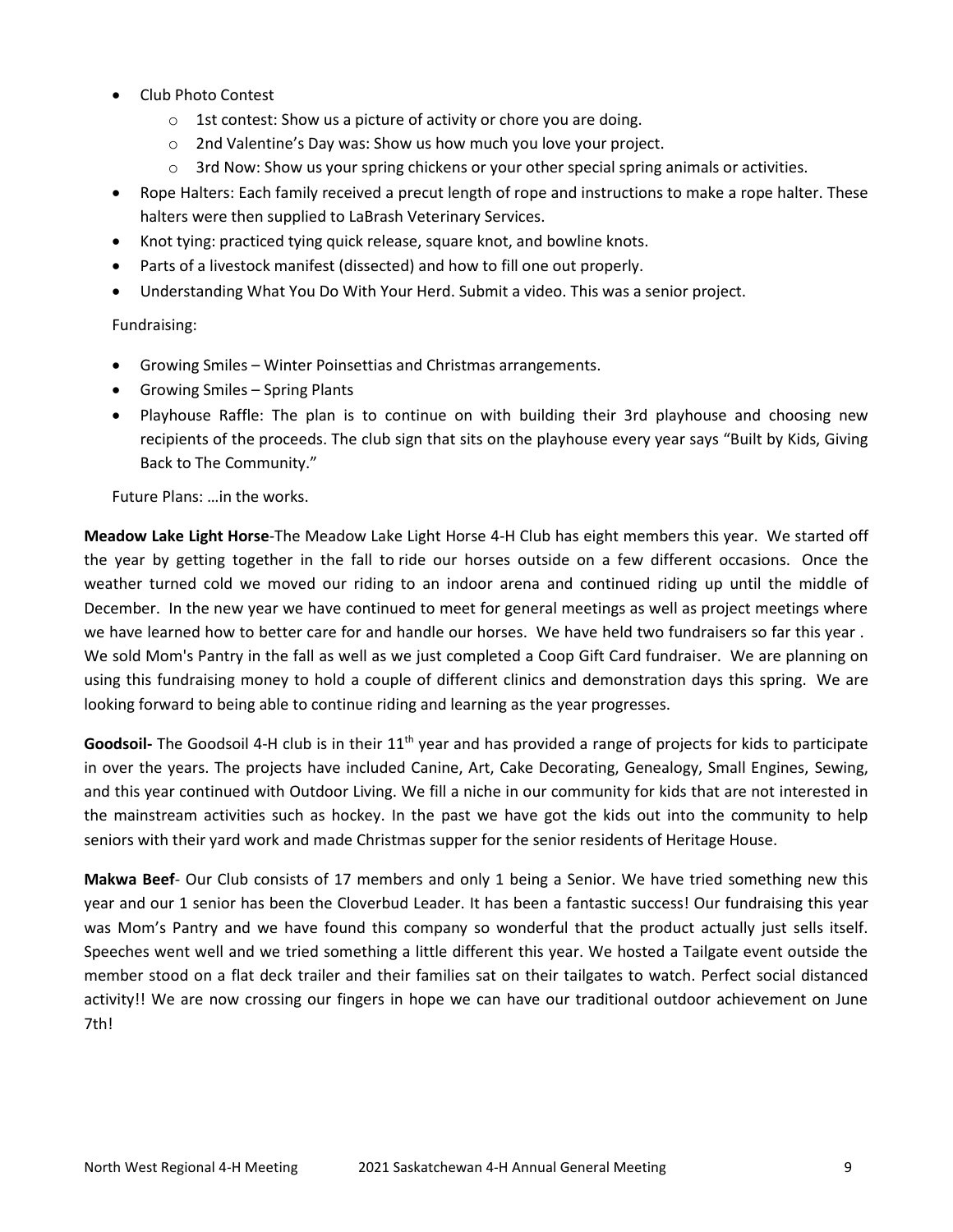## **District 38**

This year for district 38 we have 6 clubs with a total of 94 members. These clubs are St. Walburg 4-H Club, Paradise Hill 4-H Multi Club, Medstead Multiple 4-H Club, Mervin 4-H Beef Club, Edam West 4-H Multi Club and Edam Light Horse 4-H Club. Our fall meeting was held in person in St. Walburg at the Curling Rink and our spring meeting was virtual through Zoom.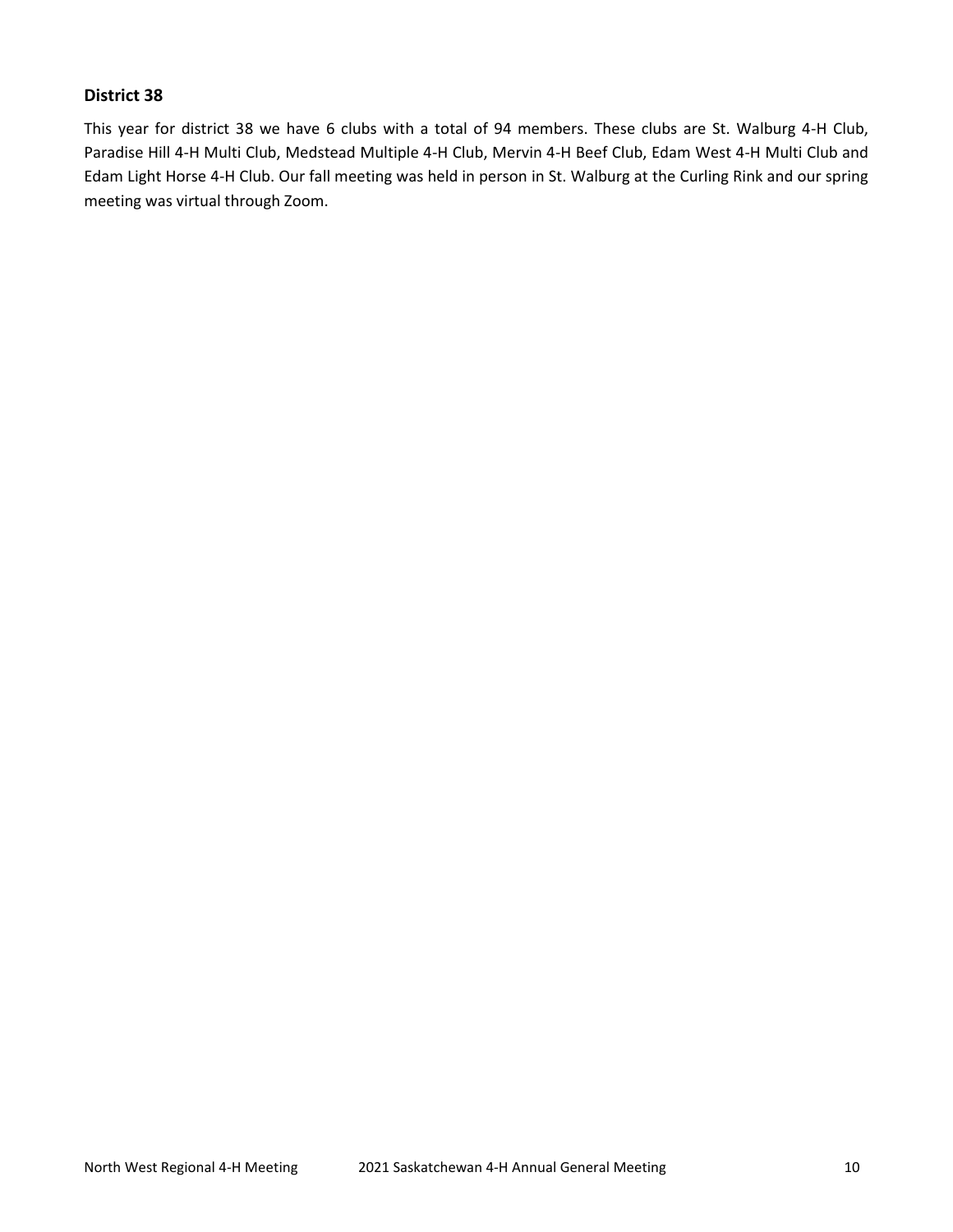## **APPENDIX C: Board of Directors, Advisory Council and Ambassador Reports**

## **Board of Directors**

Hi, my name is Louise Sroka. I am a leader in the Maidstone Gully Multiple 4-H club. I joined the board last year. From the NW Region on the board is also Becky Huber and Cameron Choquette.

The Saskatchewan 4-H Council Board of Directors is made up of three leader representatives from each of the four Regions, two 18 year old member representatives, a representative from the Ministry of Agriculture, the Executive Director of 4-H Saskatchewan, and the Past President of the board.

The Saskatchewan 4-H Council Board of Directors is a policy making board that governs the 4-H program in Saskatchewan, oversees the Executive Director, and makes decisions regarding programs, policy, planning and allocation of funds.

We have four standing committees: Program policy, Governance Policy, Finance, and Selections. We also form Ad Hoc committees for specific tasks. The Board meets in person four times per year, as well as by conference call at various times in the year.

Additionally, board members are expected to stay connected with their regions by attending district meetings and regional events like public speaking, curling, judging, shows, etc.

## *4-H Saskatchewan Accomplishments*

As we all know 2020/2021 has faced some great hurdles. In great 4-H fashion we have persevered

We were able to offer many activities and programs virtually which we had many members take advantage of. Our big kick off to virtual was hosting our 2020 AGM, we also had virtual judging and camp. Some of our board members just attended the Leadership Summit virtually and connected with leaders from all across Canada.

We had great participation in the collection and recycling of electronics across the province, and doubled our goal of collecting and recycling 3000 lbs of electronics. Congrats to all the clubs involved.

We completed the accreditation process with 4-H Canada. This was a huge under taking and we are grateful for all the work that was put into it.

We also implemented and trained nearly 600 leaders and volunteers in the 4-H Canada Youth Safety Training.

## *Board of Director Accomplishments*

Our board has had a busy and productive year with balancing meetings both virtually and in person. We have carefully monitored our financial situation and managed our investments, worked closely with the 4-H Foundation board of trustees, completed governance training, created a new board mentorship program and held a facilitated training session with Kim McConnell

A major focus was completing the requirements for 4-H Canada Accreditation. We needed to make significant policy changes and other updates to meet accreditation standards; including our risk management and program procedures that will become effective in the next membership year.